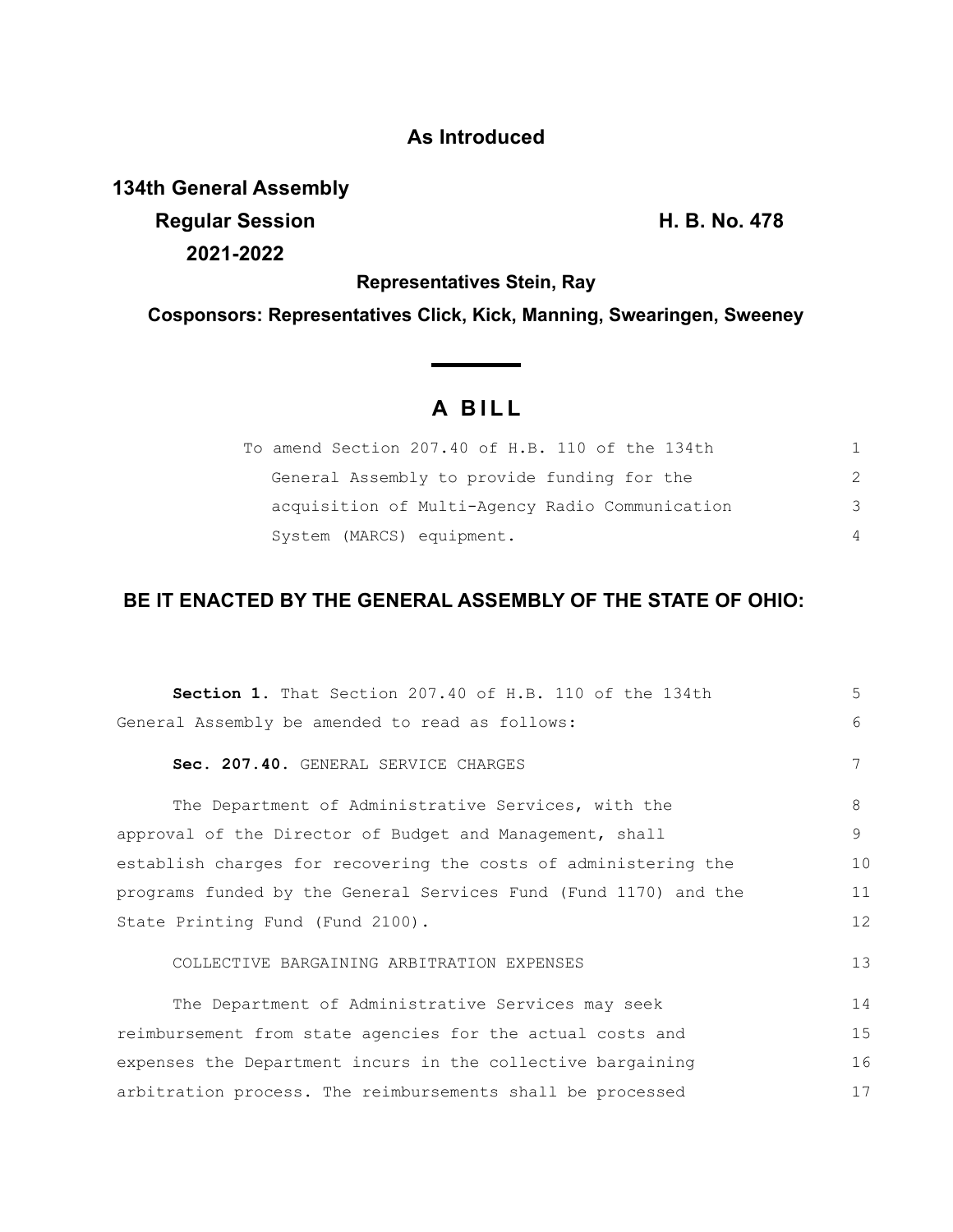## **H. B. No. 478 Page 2 As Introduced**

| through intrastate transfer vouchers and credited to the         | 18 |
|------------------------------------------------------------------|----|
| Collective Bargaining Fund (Fund 1280).                          | 19 |
| CONSOLIDATED IT PURCHASES                                        | 20 |
| The foregoing appropriation item 100640, Consolidated IT         | 21 |
| Purchases, shall be used by the Department of Administrative     | 22 |
| Services acting as the purchasing agent for one or more          | 23 |
| government entities under the authority of division (G) of       | 24 |
| section 125.18 of the Revised Code to make information           | 25 |
| technology purchases at a lower aggregate cost than each         | 26 |
| individual government entity could have obtained independently   | 27 |
| for that information technology purchase.                        | 28 |
| INVESTMENT RECOVERY FUND                                         | 29 |
| Notwithstanding division (B) of section 125.14 of the            | 30 |
| Revised Code, cash balances in the Investment Recovery Fund      | 31 |
| (Fund 4270) may be used to support the operating expenses of the | 32 |
| Federal Surplus Operating Program created in sections 125.84 to  | 33 |
| 125.90 of the Revised Code.                                      | 34 |
| MAJOR IT PURCHASES CHARGES                                       | 35 |
| Upon the request of the Director of Administrative               | 36 |
| Services, the Director of Budget and Management may transfer up  | 37 |
| to the amount collected for statewide indirect costs             | 38 |
| attributable to debt service paid for the enterprise data center | 39 |
| solutions project from the General Revenue Fund to the Major     | 40 |
| Information Technology Purchases Fund (Fund 4N60).               | 41 |
| MARCS ADMINISTRATION                                             | 42 |
| Of the foregoing appropriation item 100605, MARCS                | 43 |
| Administration, \$1,000,000 in fiscal year 2022 shall be used by | 44 |
| the Director of Administrative Services to purchase, install,    | 45 |